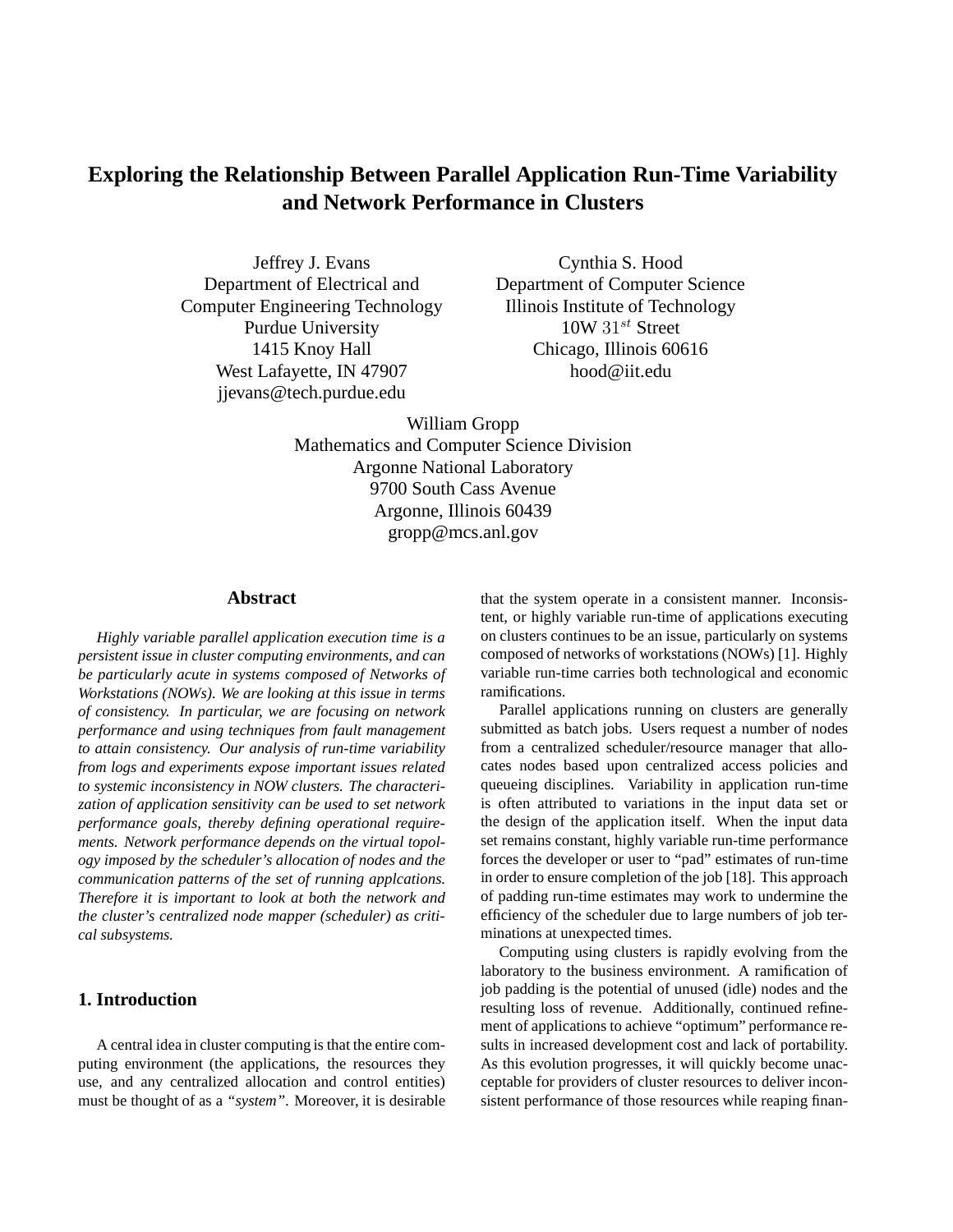cial benefits of extended application run-times. Moreover, it will also become unacceptable for providers not to control the performance of their resources or even explain why inconsistency is occurring relative to them.

We are focusing on the contribution of the interconnection network to application run-time variability in clusters of NOWs. The network in these systems has no direct control over the virtual topology imposed by the scheduler at run-time. This topology along with the communication patterns of each application running on the cluster at any given time complicates the efficient transfer of information (messages) between nodes. Moreover, the idea of network adaptability is also further complicated since adaptive routing schemes do not take into account other cluster subsystems, and therefore the ramifications of network adaptation.

We present an analysis of issues related to parallel application run-time variability from logs and experiments on the Chiba City Linux NOW cluster located at Argonne National Laboratory [21]. We show that inconsistent application performance is not limited to the application itself. Other cluster subsystems, such as the interconnection network and scheduler may also contribute to overall system performance degradation. This systemic performance degradation ultimately degrades the performance of one or more parallel applications simultaneously executing on the cluster.

The remainder of this paper is organized as follows. In section 2, we present background information on parallel application design with emphasis on modeling communication cost. Section 3 examines work related to various aspects of performance variability in high performance computing. We then present our preliminary experiments and results in section 4. Finally, we summarize our thoughts and target areas for future work in section 5.

## **2. Background**

Parallel programs are distributed among many processes which are then distributed across several compute nodes. Several processes may be allocated to a single compute node but in many cases a one-to-one relationship is established of processes to processors. Communication between processes then reduces to communication between processors, requiring the services of the interconnection network. Several parallel applications execute simultaneously in NOW clusters. Therefore there are several factors to consider and balance to ensure that applications do not excessively "interfere" with each other.

Perhaps the most important area of consideration is to examine how parallel programs are analyzed, modeled and designed. Traditionally parallel programs (applications) have been developed with a single goal - maximum performance. In this case maximum performance is defined as

**Definition 2.1** *Maximum Performance. Solving (or at least terminating) a computational problem in the smallest amount of real (wall clock) time.*

## **2.1. Parallel Application Design**

A methodology developed in [11] commonly used to analyze, model, and design parallel programs (sometimes referred to as *"codes"*), follow four distinct yet interdependent stages:

- 1. *Partitioning*. The decomposition of the computation into small tasks. The intent is to expose opportunities for parallel execution. A good partition divides the problem into small pieces of *computation* and *data*. The ordered consideration of data, then computation is commonly known as *domain decomposition*. Alternatively, *functional decomposition* reverses the order of consideration.
- 2. *Communication*. Defining the communication required to coordinate task execution.
- 3. *Agglomeration*. Once the task and communication structures are defined, a performance evaluation is done with respect to requirements and implementation costs. At this point tasks may be combined into larger tasks to improve performance or reduce development costs.
- 4. *Mapping*. Finally, each task is assigned to a processor in a manner that attempts to satisfy the competing goals of maximum processor utilization with minimum communication cost. Mapping is often determined at run-time by a centralized *scheduler* with the assistance of specialized *resource managers* and/or *loadbalancing* algorithms.

Clearly, perfect balance of these goals is not always possible or desired. Other factors, such as development cost and portability often influence this balance. At one extreme (minimum task size, maximum number of tasks) interprocess(or) maximum communication may be implied, although the size of the data (message size) is reduced or even minimized. Conversely, more agglomeration may result in fewer interprocess(or) communications but the size of the data (message size) may grow as a result.

The mapping process is clearly a critical aspect of achieving maximum performance. The static mapping of tasks is useful for those codes that decompose nicely into structured communication formations, taking advantage of certain direct interconnection topologies, such as trees, grids, or meshes. When communication patterns become unstructured static mapping is less useful. Moreover, when parallel applications execute on NOW's tasks (nodes) are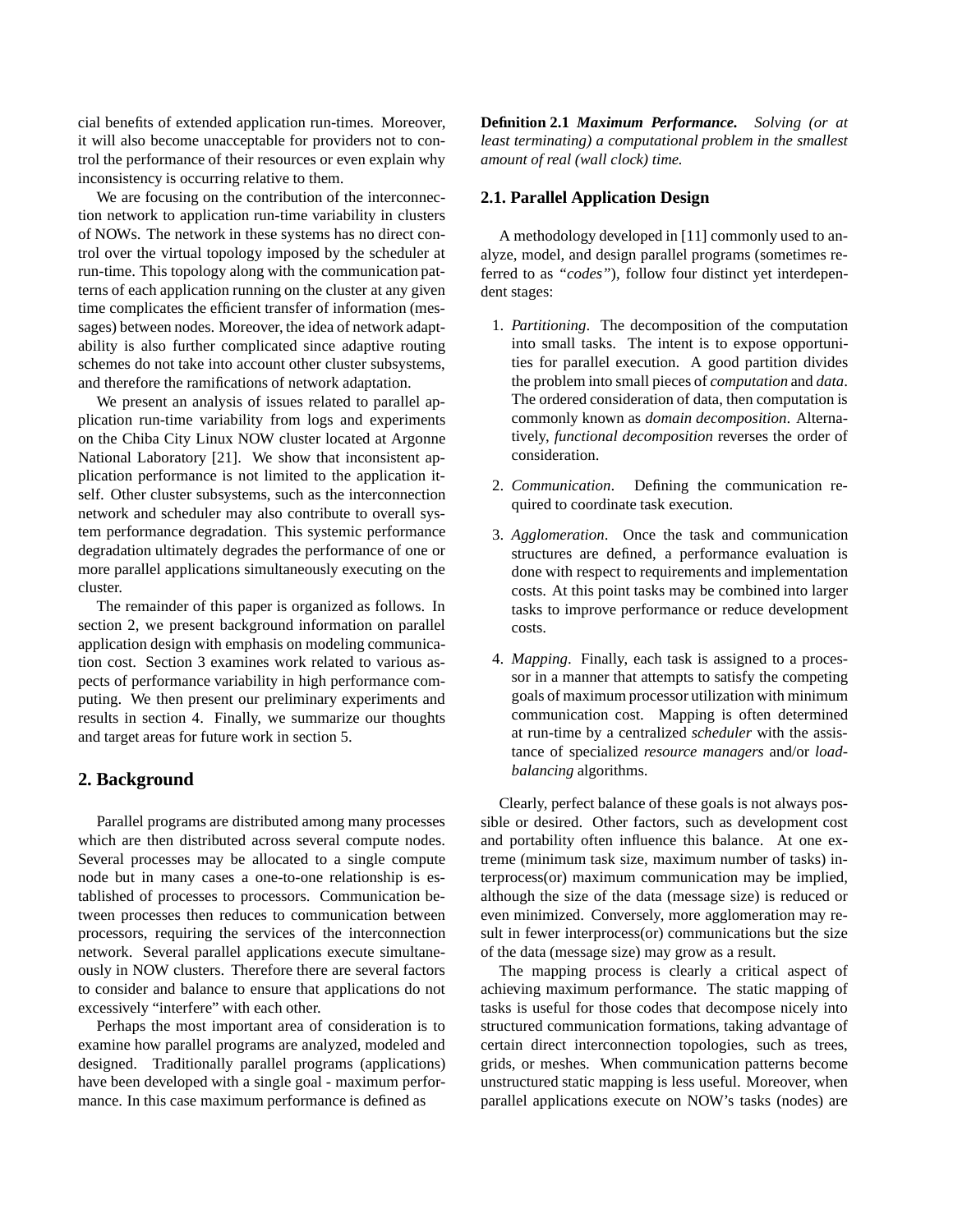generally mapped dynamically using centralized schedulers and resource managers. The mapping aspect of parallel program design then becomes disjoint from the other design aspects.

#### **2.2. Parallel Application Communication Modeling**

The concept of modeling communication cost in parallel programs is developed in [11] and [13] with a linear 2 parameter model:

$$
T_{msg} = s + rn,\tag{1}
$$

where s is the startup time,  $r$  is the transfer time of a unit of data (bits, bytes, words, etc.) and  $n$  is the number of units being transferred. The startup time  $s$  is generally assumed to be independent of message size.

When there is competition for network resources a scaling factor  $S$  is introduced to begin to account for the number of processors needing to send concurrently over the same wire

$$
T_{msg} = s + rnS.\tag{2}
$$

Equation 2 does not account for the cost of contention, whether it be for message retransmission due to collision or the cost of network adaptation (re-routing). Parallel applications such as finite difference (commonly used in atmospheric modeling) and many other single program multiple data (SPMD) problems operate synchronously. This means processors tend to send and receive messages at approximately the same time. In these applications processes cannot proceed until their messages have been received. The impact of prolonged or continued contention for these applications is a gradual skewing of application synchronization, resulting in unpredictable run-time. Other problems such as searches and matrix construction algorithms operate asynchronously. Therefore it is assumed that processors executing this type of application will seldom compete for network bandwidth.

The scaling factor  $S$  can be useful if the parallel application is the only one running on the cluster. If however, more than one application is executing simultaneously (a common practice on NOW's) it becomes apparent that modeling communication performance in this manner for the purpose of performance estimation may be less effective. Moreover, we have not yet accounted for *where* the tasks are mapped within the cluster.

There has been considerable effort put forth in achieving maximum performance of network hardware in terms of raw bandwidth. Moreover, several techniques have been developed at the sub-application level to achieve communication abstraction and latency improvement. These include special message passing libraries such as MPI [15] and PVM [12]. Additionally, techniques have been developed to all but eliminate kernel intervention of the communication process with so-called "zero copy" mechanisms.

## **3. Related Work**

The issue of run-time variability has been studied from several different perspectives. From the perspective of the application, performance tuning and so-called "steering" concepts have been attempted to aid in post-mortem application development and optimized (tuned) execution. Research in centralized schedulers has attempted to address run-time variability in a proactive manner by trying to optimize the location of nodes while maintaining the scheduler's overall objective of maximum node utilization. Work related to network performance has traditionally focused on raw bandwidth performance, reachability, and adaptability. We are looking at the problem at the "communication" level from the perspectives of the network and application.

#### **3.1. Application Performance Management**

Several areas related to performance management have been studied in the context of (wide area) Grids and (local area) clusters. Work in the area of parallel program application performance prediction such as [26] provide methods and assessment of application program stability by instrumenting the application code and stimulating it using a time perturbation technique and creating program execution graphs.

Program tuning [35] and steering [17], [38], [37] is an area that shows promise toward adapting parallel applications to run more efficiently (maximizing performance) during program execution. Simply, *"program steering permits users to control program execution in terms of program abstractions familiar to them"* [37]. The concept does however require learning a toolkit (middleware), then instrumenting the application with steerable objects. A limitation as noted by the authors is that some programs are more steerable than others. Before a program can be tuned or steered it is necessary for the parallel program to communicate "what" can be tuned or steered, which is considered in [20]. As part of the Active Harmony [36] software architecture for computational object management in dynamic environments, it is intended to allow applications to advertise tuning options to a higher level decision making entity.

#### **3.2. Scheduling and Resource Management**

The function of a scheduler in a cluster environment is to allocate (map) nodes to jobs. So we say that the scope of the scheduler is system wide. For example, a cluster scheduler generally is responsible for allocating nodes within a cluster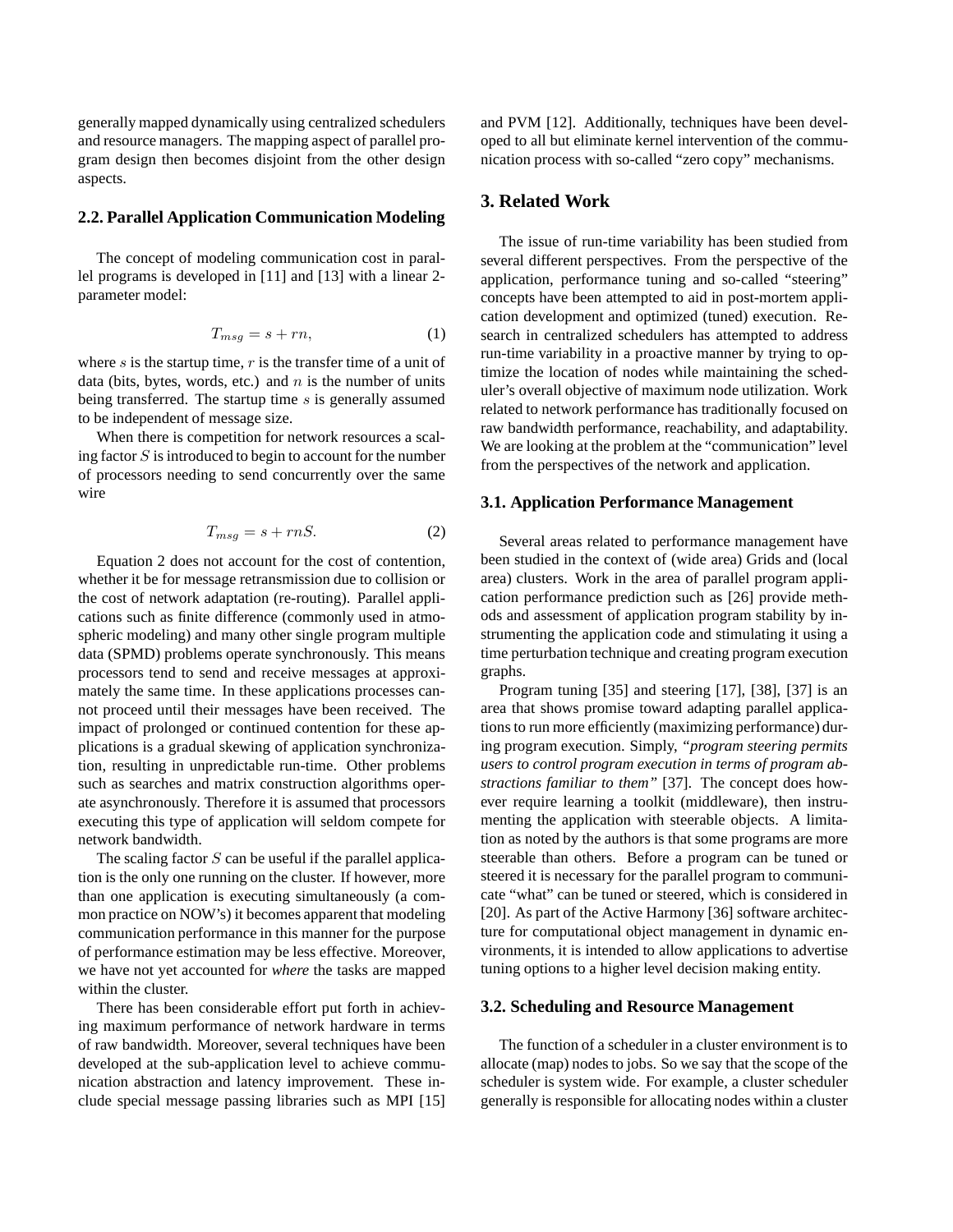to jobs. Closely related to schedulers are resource managers whose focus is component related. What we mean is that a resource manager is more concerned with individual components, such as a single compute node or a portion of an interconnection network. For instance, a resource manager typically handles activities such as moving a parallel program's application code to the nodes, then beginning the execution of the program. Overall, solving the problem of efficiently scheduling groups of tasks to a set of machines forming a system is *NP-complete* [28], [9], [23].

The objectives of each subsystem are clear. For cost effectiveness, the scheduler must always try to fully utilize the nodes within the system. The objective of a resource manager is to utilize each system component effectively. An example of this might be to match compute node capability in a cluster with high performance network resources with an application that can most benefit from these resources. Interestingly, most schedulers available today work well only on certain systems and were never designed specifically for use on clusters [4].

In cluster environments, distributed techniques such as [9] propose local scheduling based on coscheduling techniques. Coscheduling attempts to ensure that no process will wait for a nonscheduled process for synchronization or communication and will minimize waiting time at synchronization points. This work focuses on issues related strictly with the nodes, such as its architecture, and fails to address issues related to the interconnection network explicitly.

Work related to centralized cluster scheduling include communication-aware task mapping strategies [28], contiguous allocation strategies with [18], [22] or without aggressive backfilling [24], [32]. At this time however there is no evidence of combining the gathering of communication requirements or the converse (application run-time sensitivity to communication performance) with the integration of centralized scheduling and resource management systems. In [28], network awareness is achieved by understanding application communication requirements, either by measurement or estimation. Additionally, the available network resources must be characterized and a criterion must be developed to determine the suitability of network resource allocation to each application allocated. A mapping technique is developed based on these requirements but there is no mention on how these requirements are actually gathered or how the resulting mapping would be integrated with a centralized scheduler.

#### **3.3. Network Performance and Adaptability**

Research continues in the areas related to high performance network performance, contention, congestion and traffic control and adaptive routing. The vast majority of work attempts to understand the fine details of moving bits of information from point A to point B. In high performance networks this requires specialized fine-grained techniques such as sophisticated clocks [5] and faster sampling rates [31].

Other work such as [25] studies the effects of latency, overhead, and bandwidth in cluster architectures in the context of the LogP model [7], where it is noted that the ability to predict network performance in the face of communication imbalance (burstiness) is difficult at best. Another ongoing research project [2] involves the combination of network monitoring and adaptability which could be applied to our work. The Active Mapper and Monitor for Myrinet (AM3) uses a hierarchical approach to route discovery, traffic monitoring, and adaptability of a high performance Myrinet network.

An area closely related to network performance and adaptability is that of congestion and traffic control. In one case [6], special nodes are used to remove data from the network temporarily. Another approach is to handle nonuniform traffic that is known *a priori* differently from uniform traffic by marking the traffic prior to entry into the network [19]. This approach does require modifications to current hardware.

Other approaches that attempt to address high performance network congestion include using what are commonly called overlays, in this case called multirail networks [30] and exchange schemes [34] that take into account the network topology to compute a communication schedule that is a contention free complete exchange of information in the cluster. Yet another mechanism proposed in [3] assumes the existence of virtual channels and estimates network traffic locally based on a percentage of free virtual channels available.

All of the above work considers network performance, but not overall system performance. A lack of systemic consideration exposes the potential for interactions that may contribute to highly variable parallel application execution time. This is due to the fact that some parallel applications are sensitive to excessive or continued time "perturbations" in their execution [26]. One particularly nagging question arises that when the network is experiencing congestion, *how does the network know that adapting in a particular way will not induce more network congestion?*

#### **3.4. Network Performance Variability**

In [8], the topic of hot spot contention is explored in shared-memory multiprocessor systems. In this context, hot spot contention is described as a phenomenon whereby several processors request access to a critical data structure, or more generally to a single critical memory module, independent of data structure. Once hot spot contention begins, interconnection points (network buffers, links) also become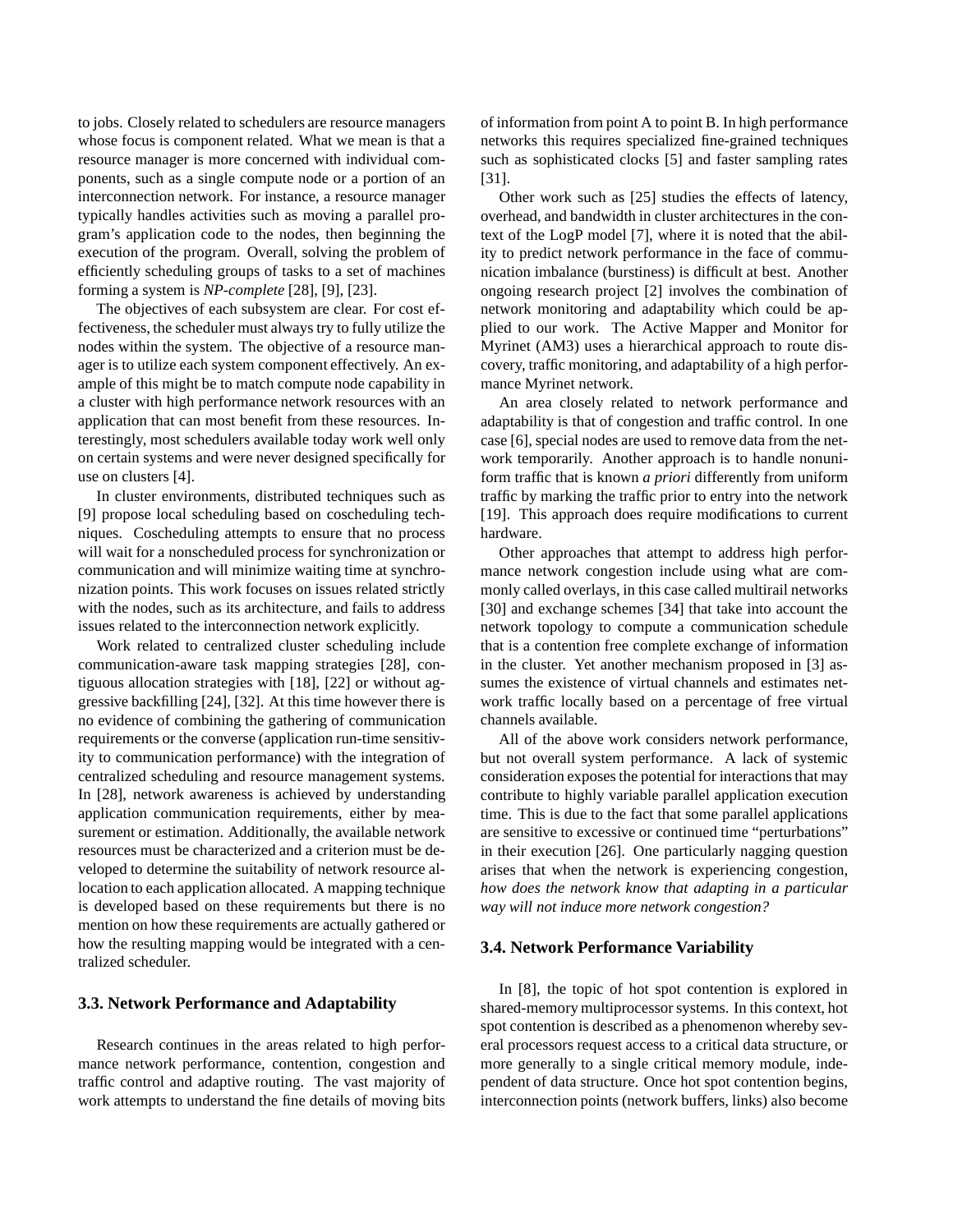congested. This leads to a "tree-saturation" phenomenon in multistage interconnection networks. Since some or all processors are connected to a subset of these switches, hot-spot congestion can effect normal (non hot-spot) traffic, degrading performance of all applications involved.

Communication performance from the perspective of message passing libraries has been studied. The difficulties and pitfalls of obtaining reproducible measurements are discussed in [13]. While the focus of this work was to illustrate issues involved with performance for a single application, we note that several of the perils cited have relevance to our work.

For example, depending on how communication connections are setup the "first communication between two processes can take far longer than subsequent communications". Additionally, when trying to obtain reproducible measurements for a given application it is important not to ignore contention with unrelated applications or jobs. This is precisely the type of behavior we are interested in, however we are interested in how application run-time is affected by this contention. Finally, message-passing accomplishes both the transfer of data and a synchronization. The synchronization (or handshake) indicates that the data are available. We need to ensure that this is taken into account.

## **4. Experiments and Results**

It is generally difficult to acquire sufficient direct data reflecting the overall execution of parallel programs. Sufficiently instrumenting a parallel application can lead to overwhelming amounts of data that must then be analyzed. Instrumenting and gathering large amounts of data can also lead to the altering of the original performance of the application itself. Moreover, the nature of concurrent processing suggests that no two executions of the same parallel program using the same input data set will execute exactly the same way with the same run-time. It is precisely this idea that makes it so difficult to precisely predict how long a parallel program will take to run.

In most cases, jobs are submitted to clusters in such a way that a request is made to the scheduler for some number of nodes for some period of (wall clock) time. It has been reported in [10] and [18] that in fact these requests overestimate the actual wall clock execution time by factors of 2 to 5. Therefore the requested time for nodes is actually the sum of an estimated run-time plus some amount of "padding". This padding not only complicates the task of the scheduler, but it also demonstrates the ineffectiveness of accurately predicting the run-time of parallel programs. Conversely, we see that parallel programmers do have some idea of how long their program should take to execute, yet there seems to be a wide variation in overestimation thus it is difficult to determine the accuracy of the estimate portion.

Our preliminary investigation of run-time variability is the analysis of run-time logs produced by the scheduler/resource management system (Maui/PBS) [33],[27] of the Chiba City [21] Linux NOW cluster at Argonne National Laboratory. The Maui scheduler has gained wide acceptance as one of the most advanced schedulers currently available to the High Performance Computing (HPC) community. Maui is what is known as a batch scheduler, which determines when and where submitted jobs should run in a sequential fashion [18].

The Maui scheduler handles both static and automatic control of the batch job process. By automatic we mean that Maui automatically distributes the required input and executable files out to the allocated nodes and begins execution of the job. If an application (or script) terminates before the scheduled timeout of the job, Maui will automatically close down the job by retrieving the output files for the submitter, then relinquishing the nodes back to being available. Alternatively, users can reserve nodes for a period of time and manually push their job files out to each reserved node, run the job, then manually pull the resulting output back. Here the user does not need to specifically estimate the run-time of the job. Rather, the user must estimate how long it will take to run the job as well as the time to push any executable and data files to the assigned nodes and also collect any output data from the nodes when the job finishes. In either case (more so in the manual case) it is possible for there to be idle nodes for long periods of time.

Maui operates on an iterative basis, where events trigger the beginning of a new iteration. These events include a job or resource state-change, a reservation boundary, an external command, or a timeout. Maui supports the notions of job class, QoS, job credentials, and throttling policies. It is worth noting that the concept of QoS in the scheduler context has nothing to do with communication or network QoS [33]. Instead, QoS applies to special privileges such as improved queue time, access to additional resources, or exemptions from certain constraining policies.

Two policies for backfill are implemented in Maui, where backfill is a scheduling optimization allowing better (high utilization) of resources by running jobs out of order. This concept *"essentially fills holes in the node space"*. The backfill policies are called "soft" and "hard" policy backfill respectively. They differ by virtue of soft and hard "throttling policies" which limit resources such as processors, jobs, nodes, and memory. One of the drawbacks of backfilling cited is job subset delay, which strongly relates to inaccurate estimation of run-time performance by the submitter, a problem discussed earlier.

To gain a better understanding parallel application runtime variability we performed experiments consisting of communication tests and event log analysis. These initial experiments were aimed at confirming or refuting the fol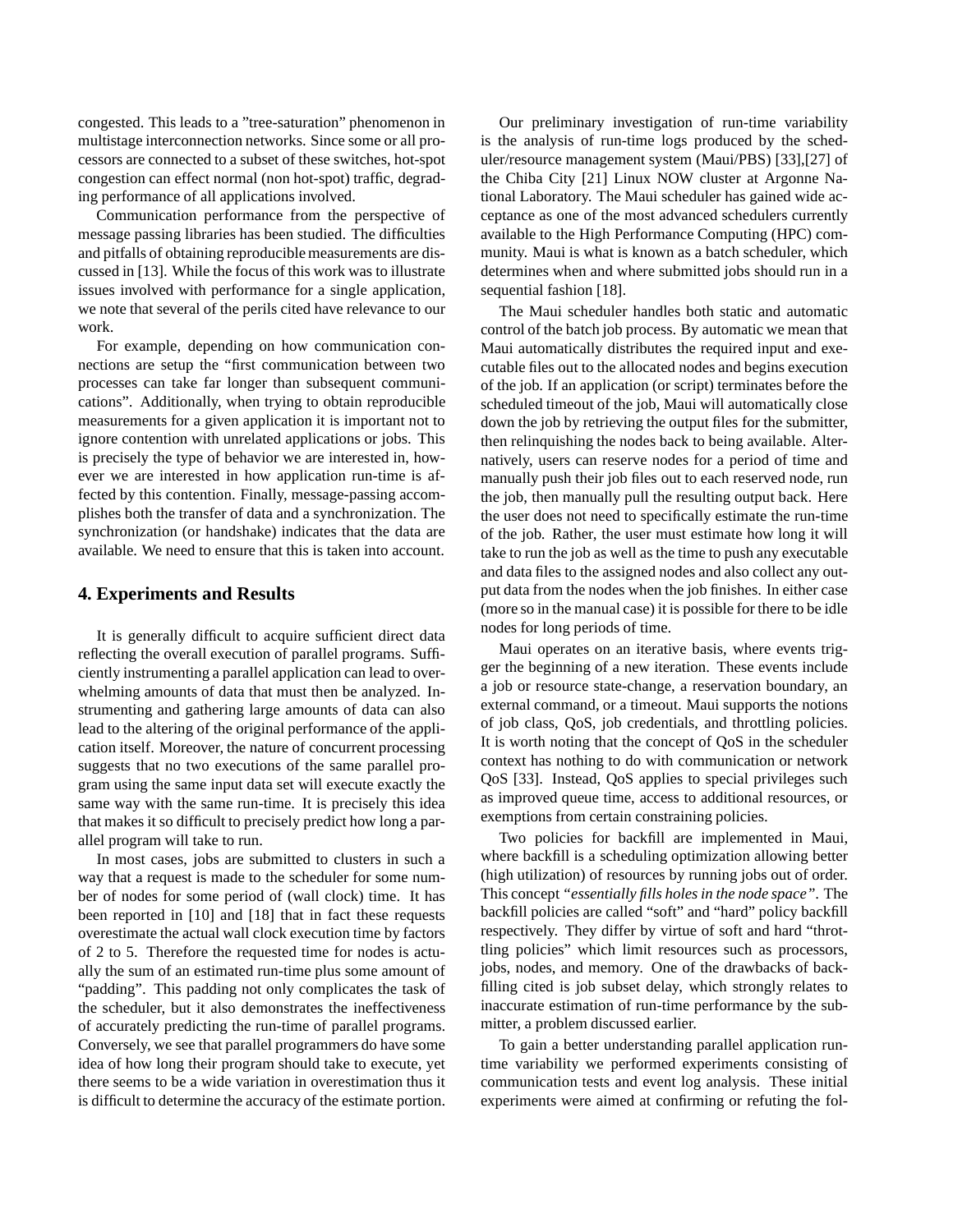lowing hypotheses:

- 1. Parallel applications running on NOW clusters exhibit a high degree of run-time variability.
- 2. Requested node times for these applications significantly overestimate (pad) the actual run-time.
- 3. Linear communications models used for application design and run-time estimation purposes may not accurately reflect "real" communications.

#### **4.1. Application Run-Time Variability**

Maui scheduler log files from the years 2000, 2001, and 2002 were examined. Each job is represented by an event entry similar to that shown in figure 1. Each log file contains event records of the completed job activity from a single day. Each job completion event constitutes a record in the file. Note that in figure 1 there are indications of which nodes were assigned to the job (ccn152:ccn151:...) and what interconnection network was used ([myrinet]).

| 35248                                              | 0         | 12                    | binns  | futures                                        |  |
|----------------------------------------------------|-----------|-----------------------|--------|------------------------------------------------|--|
| 28800                                              | Completed | [default:1]1034179264 |        | 1034179277                                     |  |
| 1034179277 1034181293 [NONE]                       |           |                       | [NONE] | [NONE]                                         |  |
| $>=$                                               |           | $>=$                  |        | [myrinet]                                      |  |
| 1034179264 12                                      |           |                       | [NONE] | [RESTARTABLE]                                  |  |
| mcs-mml                                            | [ NONE ]  | [NONE]                | 0      | 239162.01                                      |  |
| DEFAULT                                            |           |                       | $\cap$ |                                                |  |
| $\Omega$                                           |           |                       |        | 2140000000 ccn152:ccn151:ccn149:ccn148:ccn116: |  |
| $ccn115:ccn113:ccn112:ccn111:ccn110:ccn109:ccn108$ |           |                       |        |                                                |  |
| $\Omega$                                           | [ NONE ]  | [NONE] [DEFAULT]      |        | [NONE]                                         |  |
| [NONE]                                             |           |                       |        |                                                |  |
|                                                    |           |                       |        |                                                |  |

## **Figure 1. Maui run-time log entry (2002)**

The event logs of a set of over 4000 jobs executed during 8 randomly selected days between August to December of 2002 were examined. Of the 4209 jobs completed, 1318 (about  $31\%$ ) of the jobs had requested more than one processor. Of the 2891 remaining single processor jobs, 1982 (about 69%) of those jobs "appear" to have been multiprocessor jobs. We deduce this by examining groups of completed job events where a single user requested more than one node at the same time (or within seconds of each other) and the run-time is similar (same order of magnitude). We therefore conclude that these multi-processor jobs were submitted to the scheduler in a manual fashion as previously described. Table 1 clarifies this point.

Returning our focus back to the 1318 multiprocessor jobs we examined the run-time of each job. Jobs that lasted less than 10 seconds were considered outliers and removed from the data set. For the remaining 1146 jobs, the requested time was compared against the actual run-time. Results of this comparison are shown in table 2. In this case

| <b>Table 1. Job Distribution</b> |  |  |  |
|----------------------------------|--|--|--|
|                                  |  |  |  |

 $\mathbf{I}$ 

| Jobs | Numproc $> 1$ | Numproc $= 1$ | Numproc = $1 &$<br>Multiproc |
|------|---------------|---------------|------------------------------|
| 4209 | 1318 (31%)    | 2891 (69%)    | 1982                         |

the majority of jobs  $(91\%)$  are overestimated by a factor of 2 or greater.

Several interesting event sequences were also observed, where we define an "event sequence" as a series of "Completed" events close in time where the same user has requested the same number of nodes asking for the same amount of wall clock time. We deduce from the information contained in these sequences that the user ran the same application with presumably the same or very similar data set two or more times in a row, with subsequent runs following closely (within minutes) in time. By similar data we mean that the user did not in all likelihood change the size of the problem. If the user had changed the size of the problem then presumably the requested time of the job would have been adjusted to accommodate the change. These sequences allow us to identify potential cases of run-time variability, however we do not have enough information to determine the precise cause of the observed system and application behavior. Table 3 illustrates a sampling of sequences where the run-time variability is fairly high.

| Jobs Req. < $2x$ Act. $\geq 2x$ to $\leq 5x$ |          | Req. $> 5x$ Act. |
|----------------------------------------------|----------|------------------|
| 1146 92 (8%)                                 | 101 (9%) | 953 (83%)        |

Table 3 also illustrates the issue of overestimation of application run-time. We observe that the requested time of the nodes far exceeds the actual run-time (by a factor of 2 to over 10). In fact, in the best cases where applications are known to be stable and exhibit less than 5% communication overhead the logs revealed that the requested node times were still on the order of 2 to 5 times the actual runtime, as also stated in [10] and [18].

#### **4.2. Non-Deterministic Node Allocation**

As discussed in section 2, the parallel program design process consists of a "mapping" phase, where tasks are mapped to specific nodes in order to minimize communications contention. Schedulers in clusters of NOWs allocate nodes dynamically at run-time, effectively removing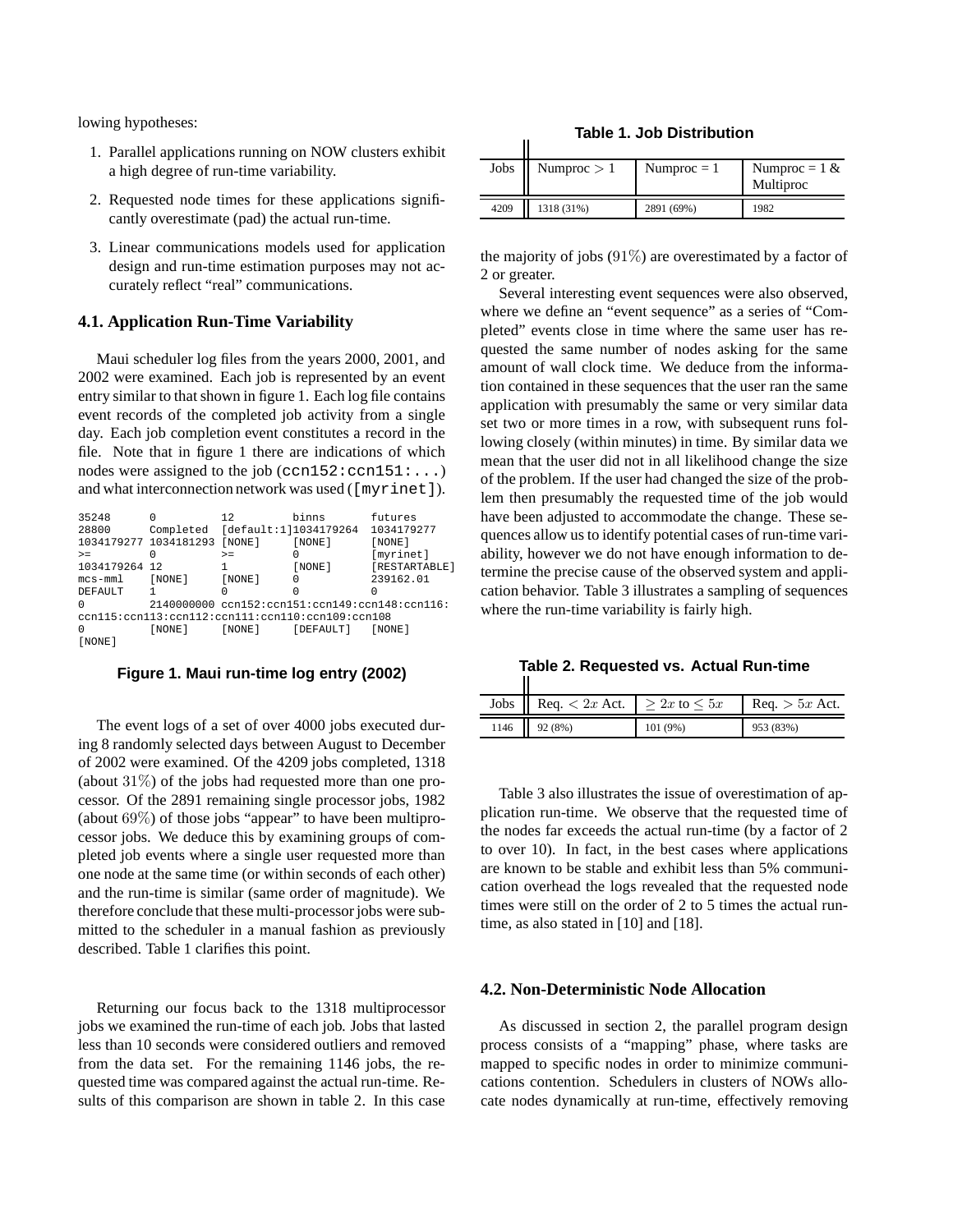| User          | Req.<br>(sec.) | Actual<br>(sec.) | Req.<br><b>Nodes</b> | Node Allocation                                                                                                                                                                                                                          |
|---------------|----------------|------------------|----------------------|------------------------------------------------------------------------------------------------------------------------------------------------------------------------------------------------------------------------------------------|
| A             | 28000          | 416              | 12                   | $111 - 100$                                                                                                                                                                                                                              |
| A             | 28000          | 207              | 12                   | $111 - 100$                                                                                                                                                                                                                              |
| A             | 28000          | 2016             | 12                   | 152, 151, 149, 148,<br>116, 115, 113-108                                                                                                                                                                                                 |
| B             | 18000          | 1426             | 72                   | 224-218, 216,<br>$210-$<br>201, 154, 151, 130,<br>119, 118, 116, 115,<br>113-105, 103-98, 96,<br>95, 93-85, 81-74, 72,<br>71, 69, 67-65, 32, 31,<br>29-27, 25, 23                                                                        |
| B             | 18000          | 131              | 72                   | 223-218, 216, 210-<br>205-201, 154,<br>207,<br>151, 130, 119, 118,<br>115, 113-105,<br>116.<br>103-101, 98, 96, 95,<br>93-85, 81, 80, 78, 77,<br>75, 74, 72, 71, 66, 65,<br>32, 31, 29-27, 25, 23,<br>20, 19, 16, 13, 12, 10,<br>$7 - 4$ |
| $\mathsf{C}$  | 21600          | 511              | 32                   | 224 - 222, 210, 207,<br>203, 154, 151, 130,<br>119, 118, 116, 115,<br>113 - 105, 103 - 98, 96,<br>95, 93, 92                                                                                                                             |
| $\mathcal{C}$ | 21600          | 187              | 32                   | 224 - 218, 216, 215,<br>213 - 201, 154, 151,<br>130, 119, 118, 116,<br>115, 113 - 111                                                                                                                                                    |
| D             | 3600           | 1184             | 6                    | 167 - 164, 162, 161                                                                                                                                                                                                                      |
| D             | 3600           | 431              | 6                    | 183 - 178                                                                                                                                                                                                                                |

**Table 3. Run-time Event Sequences**

the mapping step from the parallel program designer. If the scheduler does not use or have the capability of taking advantage of network topology, then intuitively the effectiveness of the mapping step is diminished from the perspective of the application. Moreover, we are concerned that the combination of not taking advantage of network topology and scheduler backfilling may inadvertently produce congestion spaces when several parallel applications execute simultaneously on the cluster.

Non-deterministic node allocation effects can be seen in table 3. User A clearly experiences a significant run-time increase when the allocation of nodes is more widely distributed around the cluster as shown between runs 2 and 3. It is less clear, but it appears that user  $B$  experiences an improvement when the allocation becomes apparently more widely distributed. The jobs submitted by user  $C$  on the other hand showed a marked improvement in run time when the allocation of nodes is tighter.

In the context of Chiba City the Maui scheduler assigns nodes in "reverse node number order". The physical distribution of nodes to switches is not in node order however. This is presumably done to ensure "all-to-all" maximum bisection bandwidth among the nodes in the cluster. The cluster topology is flat, with 256 compute nodes and 88 16 port switches. In the case of user  $A$  in table 3, the effect is that communications between the set of nodes utilizes 14 switches. Had the scheduler selected a specific "set" of nodes the number of switches involved could have been reduced to as little as 3. A more detailed examination of the network's routing tables or tests using different node assignments must be performed in order to determine if any congestion avoidance advantage is possible.

#### **4.3. Communication Variability**

As discussed previously in section 2, communication cost in parallel programs is most often described using linear  $s + rn$  models. From the perspective of the application we would expect to see little variation in communication time for a given message size. Several tools exist for evaluating MPI performance such as MPIBench [16], mpptest [14], and SKaMPI [29] to distinguish the  $s+rn$  relationship between inter-process, but intra-processor vs. inter-process, inter-processor communications. Many of these tools rely on finely granular global clocking mechanisms and are less useful to test the intra-processor (many processes on a single processor) communications for comparison purposes.

We wish to study the statistical variation of communication cost, a feature lacking in most performance specific tools. We are currently running experiments on Chiba City to ascertain the required timing accuracy and a reasonable development strategy for the first iteration of a tool to better understand the network contribution to communication variability.

We have executed a series of experiments to learn about the nature of communications on NOWs. These simple experiments expose communication variability as a function of message size. Tests were run on 1, 2, 4, and 8 node configurations. In all cases multiple processes communicated with each other in pairs, similar to the implementation of MPIBench [16]. The main difference was that rather than communicating as rapidly as possible we intentionally slowed down our "application communication emulation". Communications were slowed such that the run time was on the order of several hours to collect data on roughly several thousand messages. We also limited this set of experiments to blocking send operations.

Figure 2 illustrates the behavior observed on a single node. Message data in this case was only collected up to 64KB sized messages. Figures 3, 4, and 5 illustrate message variability behavior for 2, 4, and 8 nodes, particularly as the message size grows beyond 10KB. Data points that were clearly indicative of connection setup as described in [14] were considered outliers and removed from the data sets and subsequent statistical calculations.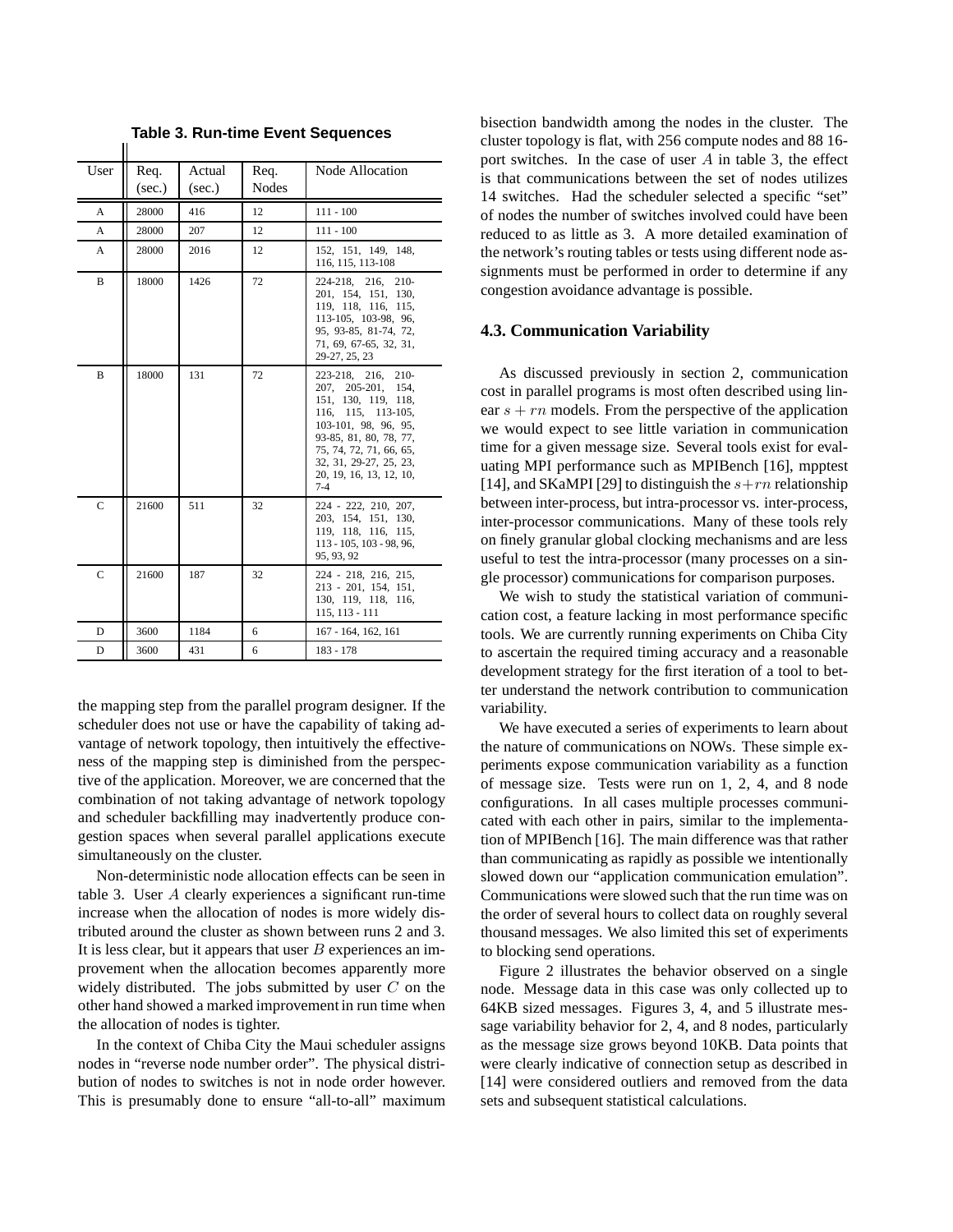

**Figure 2. Blocking Send (1 Node, 8 Processes)**



**Figure 3. Blocking Send (2 Nodes, 2 Processes)**

The results of these simple experiments are both interesting and surprising. Message sizes used for the 2, 4, and 8 node experiments were 1, 128, 1K, 16K, 32K, 64K, 128K, and 512K bytes. Notice in figure 2 as the message size increases (especially above 1KB) the mean value rises at a very near linear rate. This performance would be expected according to the  $s + rn$  model. As we look at the graphs of multiprocessor communications we begin to see unexpected behavior.

In figures 3, 4, and 5 we can see sections where the mean message time (the solid line) is actually non-monotonic. In figures 3 and 5 two message sizes (32KB and 128KB) exhibited average message times that were less than the next smaller message size (16KB and 64KB respectively), which was unexpected. A degree of non-monotonicity can be ex-



**Figure 4. Blocking Send (4 Nodes, 4 Processes)**



**Figure 5. Blocking Send (8 Nodes, 8 Processes)**

pected due to a number of possible causes, such as a change in cache operation or communication protocol [14]. Generally however we would expect this to occur at one point. In these experiments only the minimum value (dashed "x" line) exhibited strictly monotonic behavior over the range of message sizes tested.

The maximum values (the dotted line) were observed to exhibit widely varying behavior across the range of experiments. Both the maximum value and standard deviation (dashed "plus" line) varied significantly across the 16KB to 128KB message sizes. After initially plotting these results we went back to investigate any obvious explanation for these results. Surprisingly, there was no indication that that the maximum value or standard deviation variations were caused by several excessively long connection estab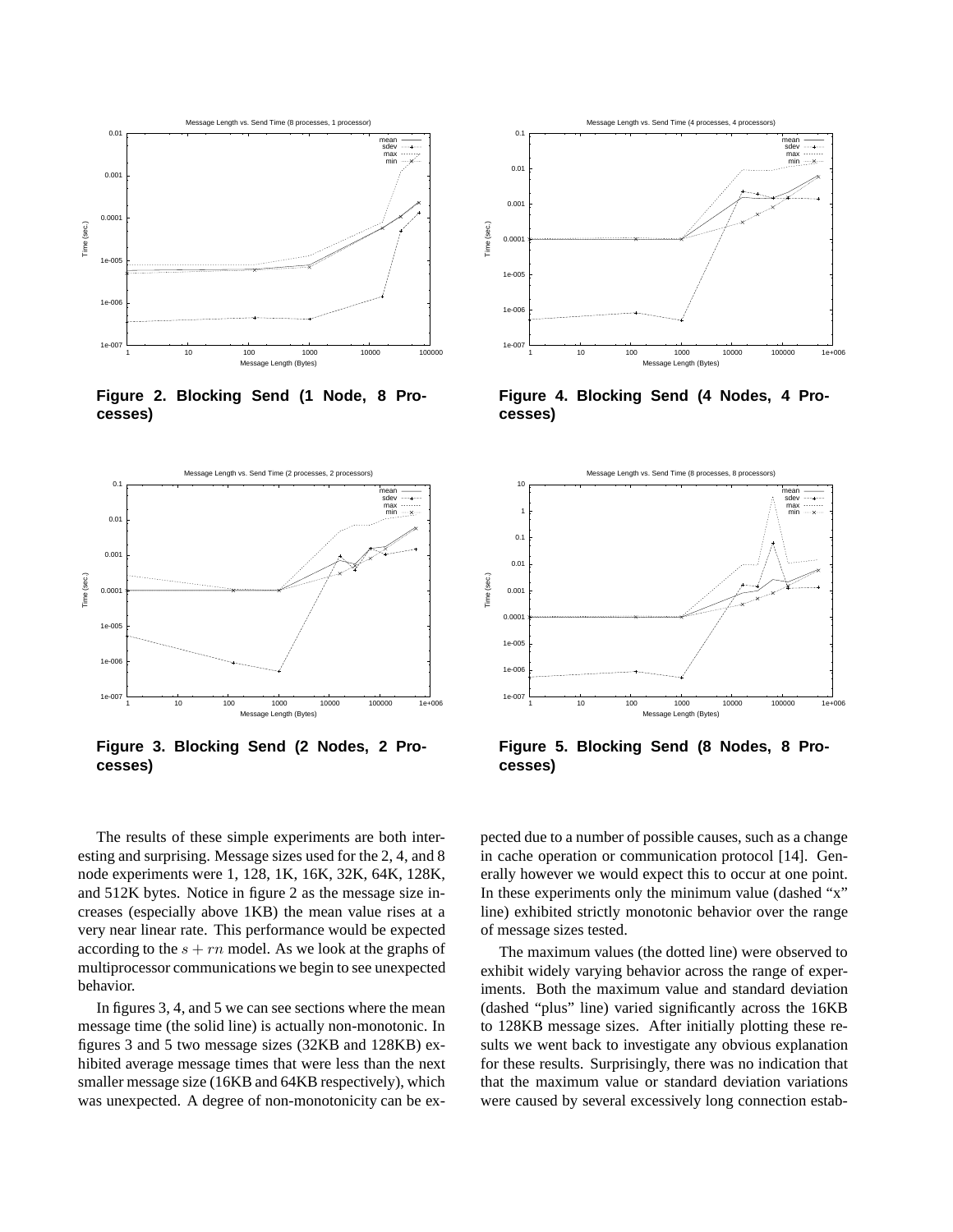lishment events. To the contrary, the data contributing to this were indeed scattered about the collected data in a random fashion.

These results illustrate the potential of subsystem limitations that may contribute to "systemic" inconsistency in NOW clusters. The limitations of Application communication cost modeling, scheduler effects, and interprocessor communications combine to degrade system performance, resulting in highly variable application run-time behavior. Our analysis and experiments are ongoing, however these early results suggest that run-time variability remains an issue in NOW clusters. The results also serve to motivate continued research in this area.

## **5. Summary and Future Work**

We are in the early stages of our research to better understand the relationship between network performance and parallel application run-time sensitivity. This work provides the background and motivation to investigate using fault management techniques to strive toward systemic performance consistency in high performance computing. Parallel applications using high performance networks do so because maximum performance is expected, and therefore assumed. The interconnection network tries to move data as fast and efficiently as possible from point  $A$  to point  $B$ . In the presence of congestion the network could autonomously decide to re-route traffic to reduce or avoid congestion, but is this the "correct" decision to make?

Our approach to addressing parallel application run-time sensitivity comes from the area of fault management. The fault management paradigm is based on monitoring a system to verify it is performing to some performance objective or requirement. When a situation arises where this is compromised (or will shortly be compromised) a corrective action is undertaken for the benefit of the operation of the system.

While exploring the relationship between application run-time sensitivity and network performance we have also exposed three distinct yet inter-related cluster "subsystems", namely the scheduler/resource manager, the interconnection network, and the "set" of applications executing on the cluster at any given moment. We plan on investigating other potential relationships between these subsystems with the purpose of combining them in a comprehensive NOW cluster management framework.

The results of our experiments suggest that run-time variability continues to be an issue in high performance computing. Moreover, we show that run-time estimates continue to be conservatively padded to insure that the scheduler does not time out and terminate the application prematurely. Additionally, our results suggest that network topology may not be sufficiently considered when jobs are

submitted, which also may contribute to run-time variability. Our preliminary findings also indicate that linear  $n$ parameter models traditionally used for modeling communication cost may be less useful for larger message sizes and when multiple applications run simultaneously on the same system, a more common occurrence with today's large high performance NOW clusters. These issues when taken collectively may go to undermine consistent performance of the system as a whole.

Our future work promises to further expose the network contribution to parallel application run-time variability. It is recognized however, that subsystems acting autonomously to correct perceived performance degradation may be in fact contributing to systemic performance degradation. It is therefore important to recognize that a comprehensive approach should be considered that addresses the objectives and requirements of each critical subsystem (network, scheduler, and applications) in a collective manner to achieve more consistent performance.

#### **6. Acknowledgements**

This work was supported in part by the U.S. Department of Energy, under Contract W-31-109-Eng-38 and NSF 9984811.

## **References**

- [1] T. Anderson, D. Culler, and D. Patterson. A case for networks of workstations: NOW. In *IEEE Micro*, pages 54–64. IEEE, Feb. 1995.
- [2] S. Baik, C. Hood, and W. Gropp. Prototype of AM3: Active Mapper and Monitoring module for the Myrinet environment. In *Proceedings of the HSLN Workshop*, Nov. 2002.
- [3] E. Baydal, P. Lopez, and J. Duato. A congestion control mechanism for wormhole networks. In *Proceedings of the Ninth Euromicro Workshop on Parallel and Distributed Processing*, pages 19–26, 2001.
- [4] B. Bode, D. Halstead, R. Kendall, and Z. Lei. The Portable Batch Scheduler and the Maui Scheduler on linux clusters. In *Proceedings of the 4th Annual Linux Showcase and Conference*, October 2000.
- [5] S. Chakravarthi, A. Pillai, J. Padmanabhan, M. Apte, and A. Skjellum. A fine-grain synchronization mechanism for qos based communication on myrinet. Submitted to the International Conference on Distributed Computing, 2001, 2001.
- [6] S. Coll, J. Flich, M. Malumbres, P. Lopez, J. Duato, and F. Mora. A first implementation of in-transit buffers on myrinet gm software. In *Proceedings of the 15th International Parallel and Distributed Processing Symposium*, pages 1640–1647, 2001.
- [7] D. Culler, R. Karp, D. Patterson, A. Sahay, K. E. Schauser, E. Santos, R. Subramonian, and T. Eicken. Logp: Towards a realistic model of parallel computation. In *Proceedings*